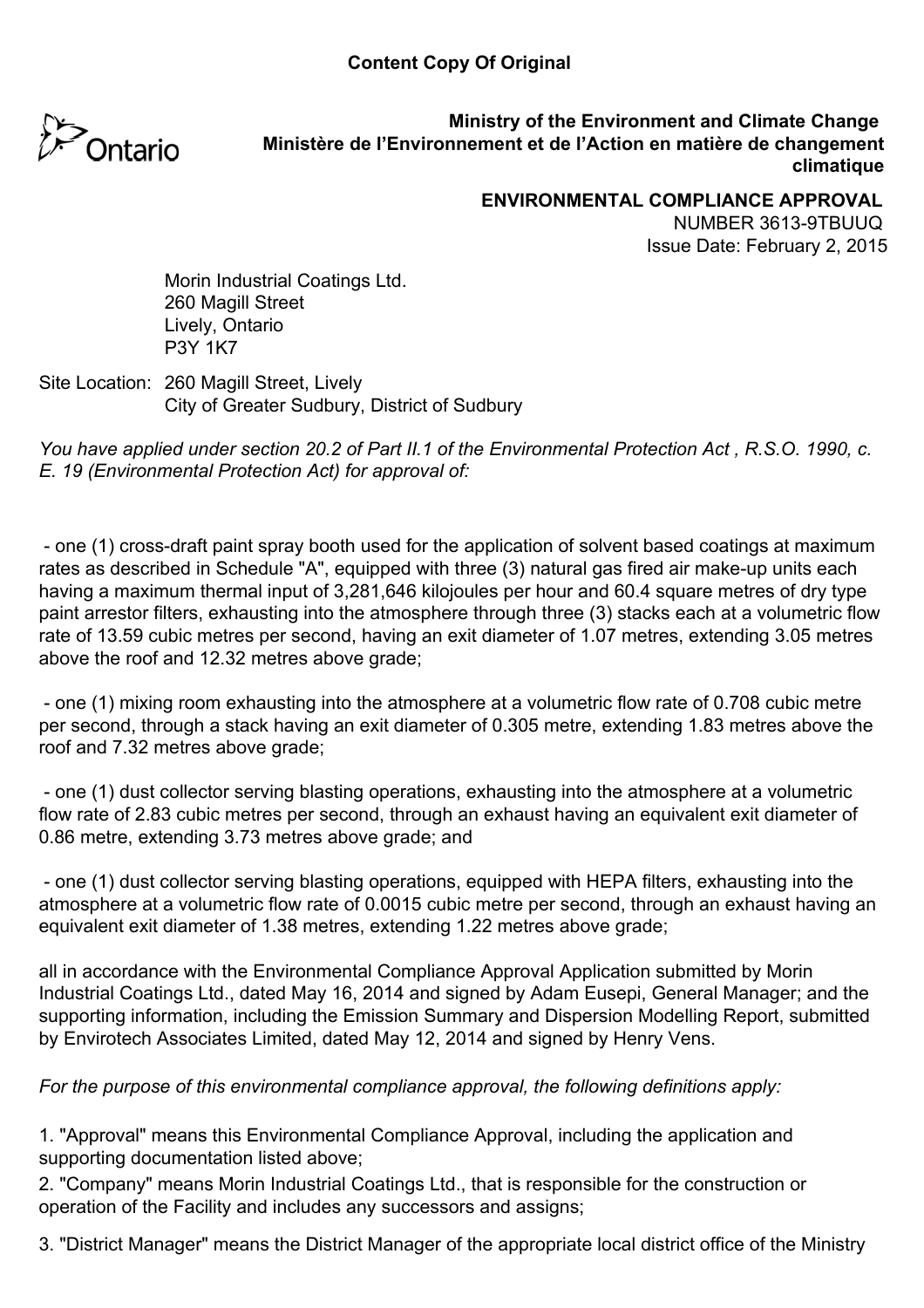where the Facility is geographically located;

4. "EPA" means the Environmental Protection Act, R.S.O. 1990, c.E.19, as amended;

5. "Equipment" means equipment described in the Company's application, this Approval, and in the supporting documentation submitted with the application, to the extent approved by this Approval;

6. "Facility" means the entire operation located on the property where the Equipment is located;

7. "Manual" means a document or set of documents that provide written instructions to staff of the Company;

8. "Ministry" means the Ministry of the Government of Ontario responsible for the EPA and includes all officials, employees or other persons acting on its behalf; and

9. "Publication NPC-300" means the Ministry Publication NPC-300, "Environmental Noise Guideline, Stationary and Transportation Sources – Approval and Planning", August 2013, as amended.

*You are hereby notified that this environmental compliance approval is issued to you subject to the terms and conditions outlined below:*

#### **TERMS AND CONDITIONS**

#### **GENERAL**

1. Except as otherwise provided by these Conditions, the Company shall design, build, install, operate and maintain the Equipment in accordance with the description given in this Approval,application for approval of the Equipment and the submitted supporting documents and plans and specifications as listed in this Approval.

2. Where there is a conflict between a provision of any submitted document referred to in this Approval and the Conditions of this Approval,the Conditions in this Approval shall take precedence, and where there is a conflict between the listed submitted documents, the document bearing the most recent date shall prevail.

## **OPERATION AND MAINTENANCE**

3. The Company shall ensure that the Equipment is properly operated and maintained at all times. The Company shall:

(1) prepare, not later than three (3) months after the date of this Approval, and update as necessary, a Manual outlining the operating procedures and a maintenance program for the Equipment, including:

(a) routine operating and maintenance procedures in accordance with good engineering practices and as recommended by the Equipment suppliers;

(b) emergency procedures;

(c) procedures for any record keeping activities relating to operation and maintenance of the Equipment;

(d) the frequency of inspection and replacement of the filter material in the Equipment;

(e) procedures for recording and responding to environmental complaints; and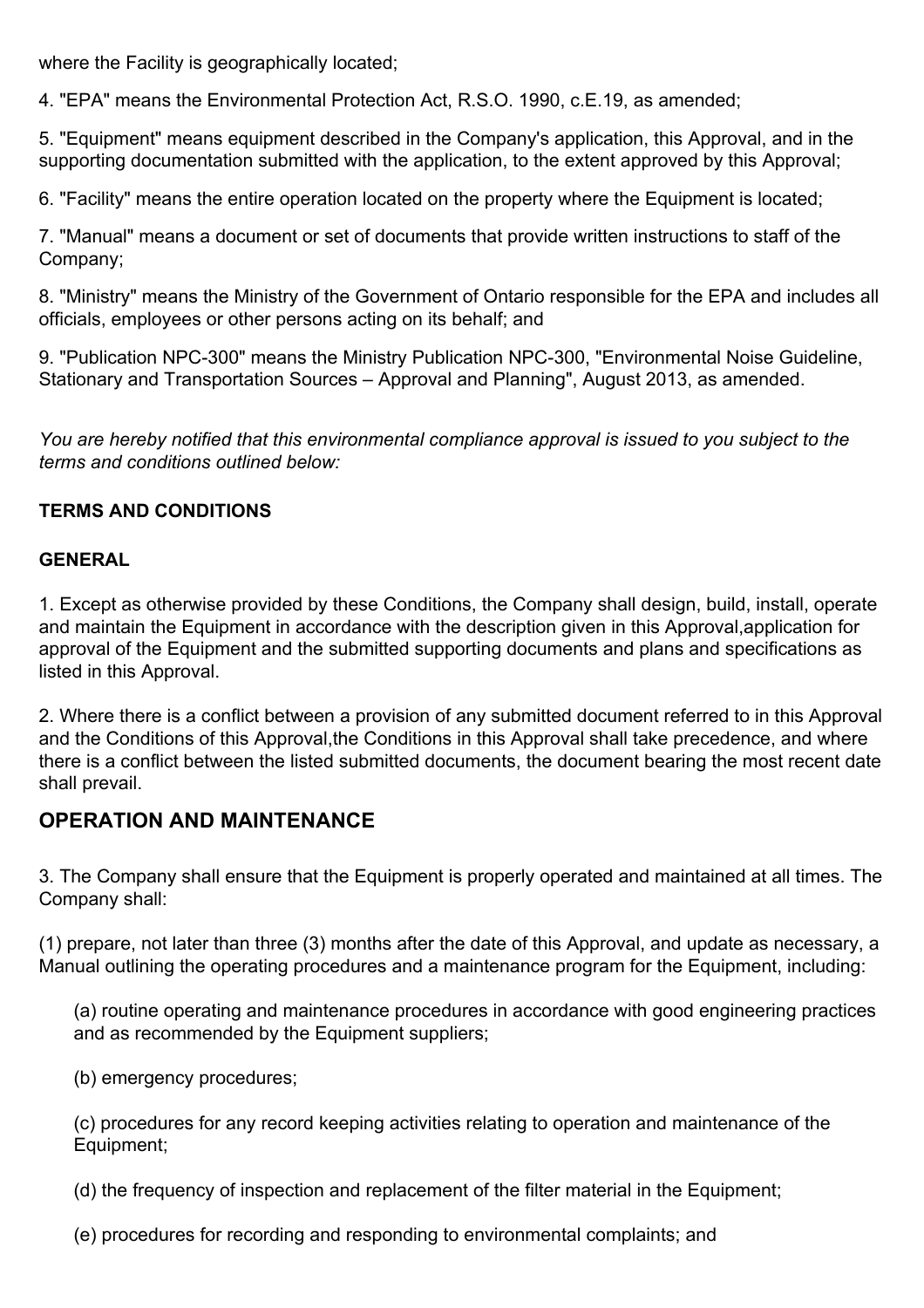(f) appropriate measures to minimize odorous emissions from all potential sources.

(2) implement the recommendations of the operating and maintenance Manual.

# **PERFORMANCE**

4. The Company shall, at all times, ensure that the noise emissions from the Facility comply with the limits set out in Ministry Publication NPC-300.

# **RECORD RETENTION**

5. The Company shall retain, for a minimum of two (2) years from the date of their creation, all records and information related to or resulting from the recording activities required by this Approval,and make these records available for review by staff of the Ministry upon request. The Company shall retain:

(1) all records on the maintenance, repair and inspection of the Equipment; and

(2) all records of any environmental complaints; including:

(a) a description, time and date of each incident to which the complaint relates;

(b) wind direction at the time of the incident to which the complaint relates; and

(c) a description of the measures taken to address the cause of the incident to which the complaint relates and to prevent a similar occurrence in the future.

## **NOTIFICATION OF COMPLAINTS**

6. The Company shall notify the District Manager,in writing, of each environmental complaint within two (2) business days of the complaint. The notification shall include:

(1) a description of the nature of the complaint; and

(2) the time and date of the incident to which the complaint relates;

*The reasons for the imposition of these terms and conditions are as follows:*

1. Condition Nos. 1 and 2 are imposed to ensure that the Equipment is built and operated in the manner in which it was described for review and upon which approval was granted. These conditions are also included to emphasize the precedence of Conditions in the Approval and the practice that the Approval is based on the most current document, if several conflicting documents are submitted for review.

2.

3. Condition No. 3 is included to emphasize that the Equipment must be maintained and operated according to a procedure that will result in compliance with the EPA, the regulations, and this Approval.

4.

5. Condition No. 4 is included to provide the minimum performance requirement considered necessary to prevent an adverse effect resulting from the operation of the Equipment.

6.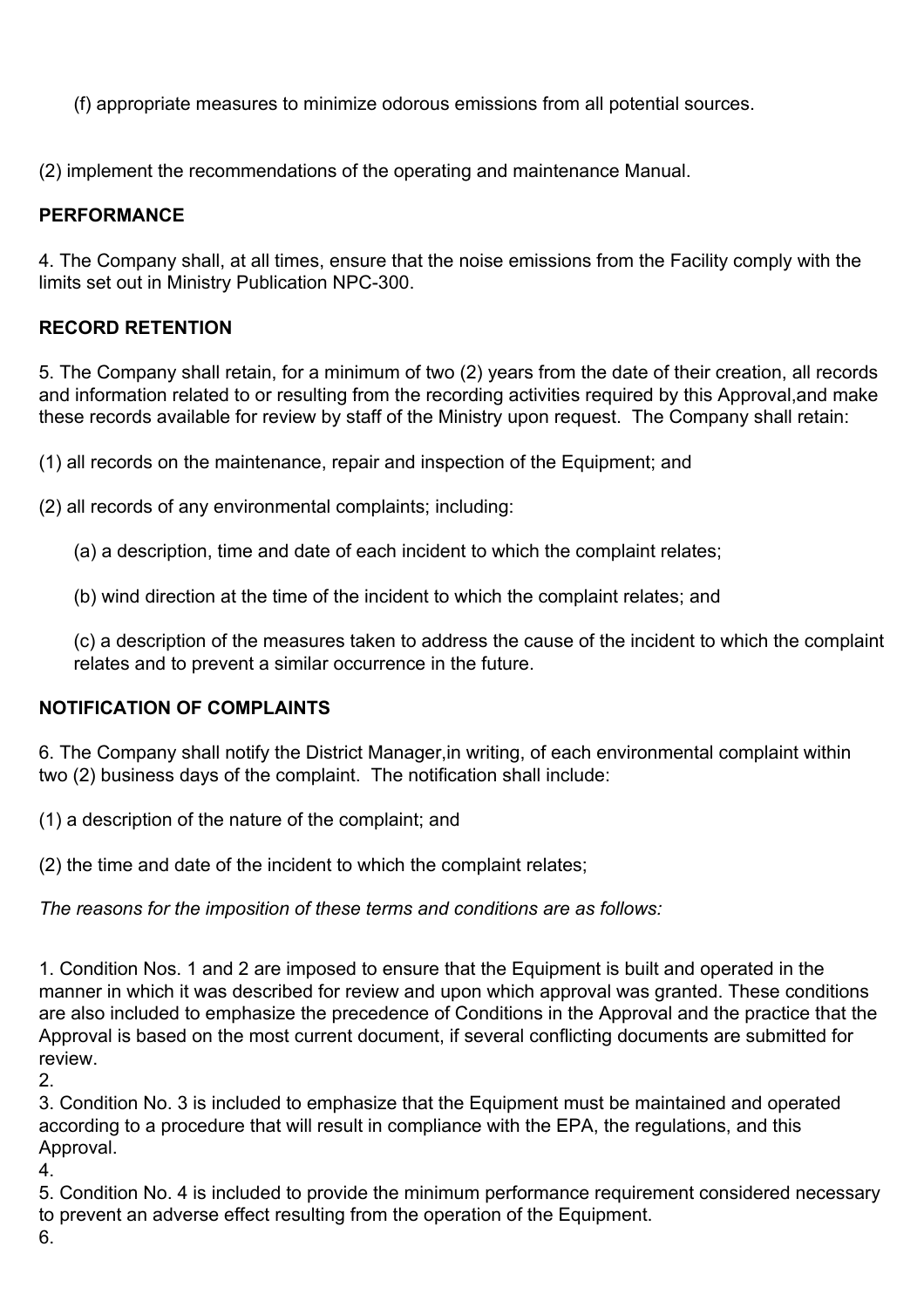7. Condition No. 5 is included to require the Company to keep records and to provide information to staff of the Ministry so that compliance with the EPA, the regulations, and this Approval can be verified.

8.

9. Condition No. 6 is included to require the Company to notify staff of the Ministry so as to assist the Ministry with the review of the site's compliance.

| Coatings                  | Maximum Application Rate (Litres per hour) |  |  |
|---------------------------|--------------------------------------------|--|--|
| Primer                    |                                            |  |  |
| <b>Primer/Finish Coat</b> |                                            |  |  |
| Горсоаt                   |                                            |  |  |
| Cleaning                  |                                            |  |  |

**SCHEDULE "A"**

*In accordance with Section 139 of the Environmental Protection Act, you may by written Notice served upon me, the Environmental Review Tribunal and in accordance with Section 47 of the Environmental Bill of Rights, 1993 , S.O. 1993, c. 28 (Environmental Bill of Rights), the Environmental Commissioner, within 15 days after receipt of this Notice, require a hearing by the Tribunal. The Environmental Commissioner will place notice of your appeal on the Environmental Registry. Section 142 of the Environmental Protection Act provides that the Notice requiring the hearing shall state:*

1. The portions of the environmental compliance approval or each term or condition in the environmental compliance approval in respect of which the hearing is required, and; 2. The grounds on which you intend to rely at the hearing in relation to each portion appealed.

*The Notice should also include:*

- 3. The name of the appellant;
- 4. The address of the appellant;
- 5. The environmental compliance approval number;
- 6. The date of the environmental compliance approval;
- 7. The name of the Director, and;
- 8. The municipality or municipalities within which the project is to be engaged in.

*And the Notice should be signed and dated by the appellant.*

*This Notice must be served upon:*

| The Secretary*<br><b>Environmental Review</b><br>Tribunal<br>655 Bay Street, Suite<br>1500<br>Toronto, Ontario<br><b>M5G 1E5</b> | <b>AND</b> | The Environmental<br>Commissioner<br>1075 Bay Street, Suite<br>605<br>Toronto, Ontario<br><b>M5S 2B1</b> | The Director appointed for the<br>purposes of Part II.1 of the<br><b>Environmental Protection Act</b><br>Ministry of the Environment and<br><b>ANDClimate Change</b><br>2 St. Clair Avenue West, Floor<br>12A<br>Toronto, Ontario<br><b>M4V 1L5</b> |
|----------------------------------------------------------------------------------------------------------------------------------|------------|----------------------------------------------------------------------------------------------------------|-----------------------------------------------------------------------------------------------------------------------------------------------------------------------------------------------------------------------------------------------------|
|----------------------------------------------------------------------------------------------------------------------------------|------------|----------------------------------------------------------------------------------------------------------|-----------------------------------------------------------------------------------------------------------------------------------------------------------------------------------------------------------------------------------------------------|

**\* Further information on the Environmental Review Tribunal 's requirements for an appeal can be obtained directly from the Tribunal at: Tel: (416) 212-6349, Fax: (416) 314-4506 or www.ert.gov.on.ca**

*This instrument is subject to Section 38 of the Environmental Bill of Rights, 1993, that allows residents*